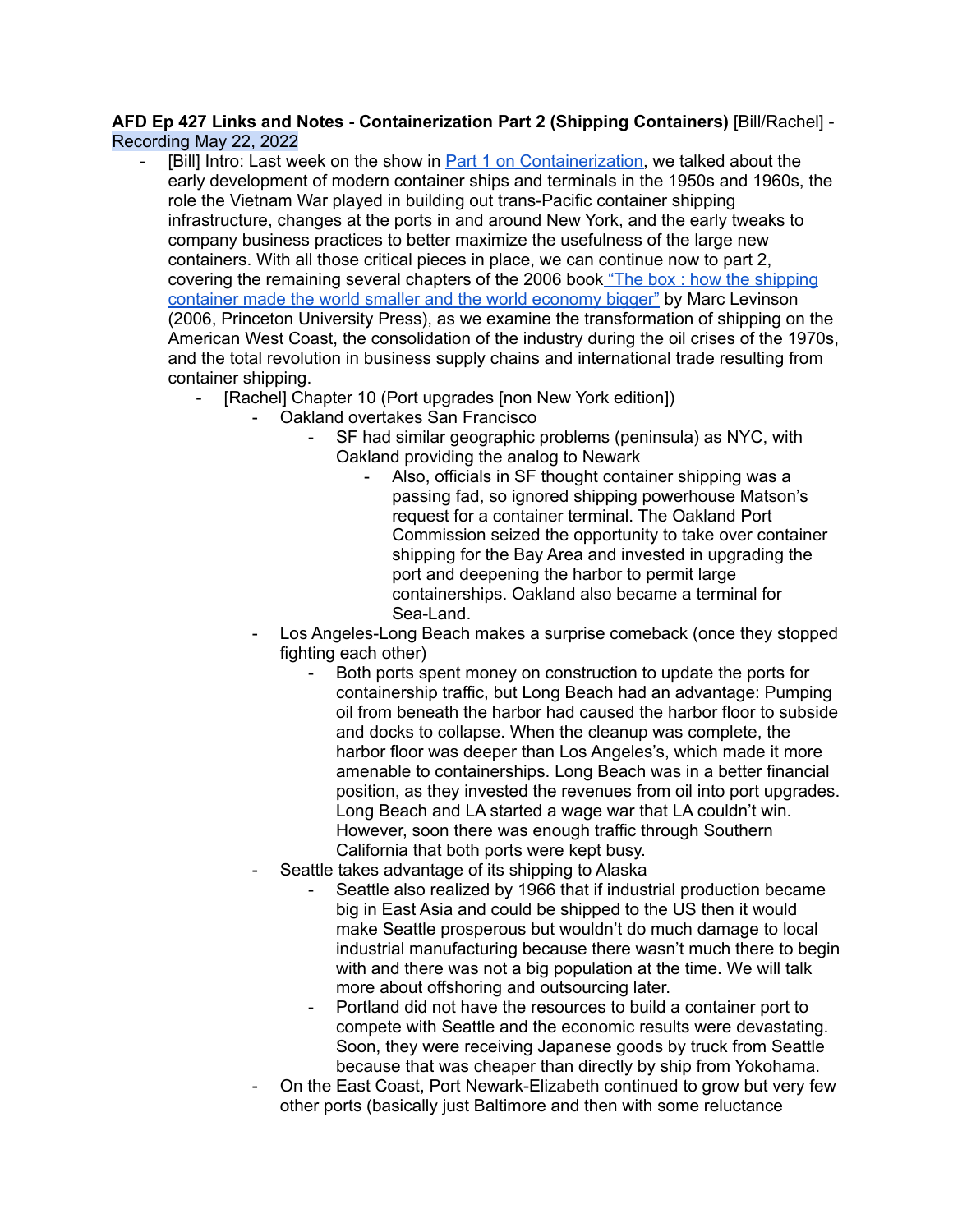Philadelphia) made investments in container infrastructure at all, usually because they felt they had enough breakbulk revenue coming in (until it was too late) or because of ongoing labor disputes. Boston made a half-hearted attempt that failed for the latter reason. It was cheap for the container ship companies to load or unload in New Jersey and connect to all the other east coast cities by truck to or from Newark. And that did not require capital investments or labor negotiations in every one of those cities. On the Gulf Coast, pretty much only Houston became a container port and that was entirely because Sea-Land had made early investments there on their own initiative. Similarly, Charleston, South Carolina only became a major container port in the 70s because Sea-Land had decided to expand operations there and the state poured in money to expand capacity. Virtually all of the US East & Gulf Coast seaports from the pre-container era died as a result of containerization, apart from those already discussed.

- Small towns were often better positioned to convert to container shipping ports or even to establish ports for the first time ever because they had large undeveloped areas of waterfront that could be dredged and filled to create deepwater channels, extensive docks for the new cranes, and rail and road terminals free of congestion. In some cases they also were completely union-free.
- This phenomenon of traditional ports atrophying while new ports that embraced the container exploded was repeated all over the world.
- [Bill] Chapter 11 ("boom and bust")
	- The billions of dollars in capital investments required to get into the container business and retrofit existing ships or order new ones compelled many of the existing non-American companies to merge or form consortium agreements to pool resources to enter the field.
	- The American companies tended to already have sufficient resources and access to private or public financing at levels required, but very notably they also tended not to be legacy companies in shipping & navigation but rather well-resourced conglomerate holding companies interested in diversifying operations or companies that entered from another transportation field with big-money non-bank private investors behind them or on their boards as major shareholders. In either of these cases, very few of the people involved cared about industry traditions or customs and just wanted to maximize profits.
		- Sea-Land sold itself in 1969 to tobacco company R.J. Reynolds which simultaneously faced a declining customer base (as anti-smoking efforts were about to take off finally) and still had enormous cash reserves and cash income with not much idea of what to do with it. The solution was to diversify into unrelated industries. They also really did not want to pay tax and Sea-Land was loaded to the hilt with debt from its early investments and experiments as well as its rapid expansion, which made it a good tax dodge to buy. R.J. Reynolds bought Sea-Land for over half a billion dollars in a combination of cash and its own shares. They also announced a further \$435 million in purchases of a new ship design (although some of these were later resold in 1980 to the US Navy), effectively bringing the total acquisition to slightly under \$1 billion in 1969 money. Later in 1969, they earmarked another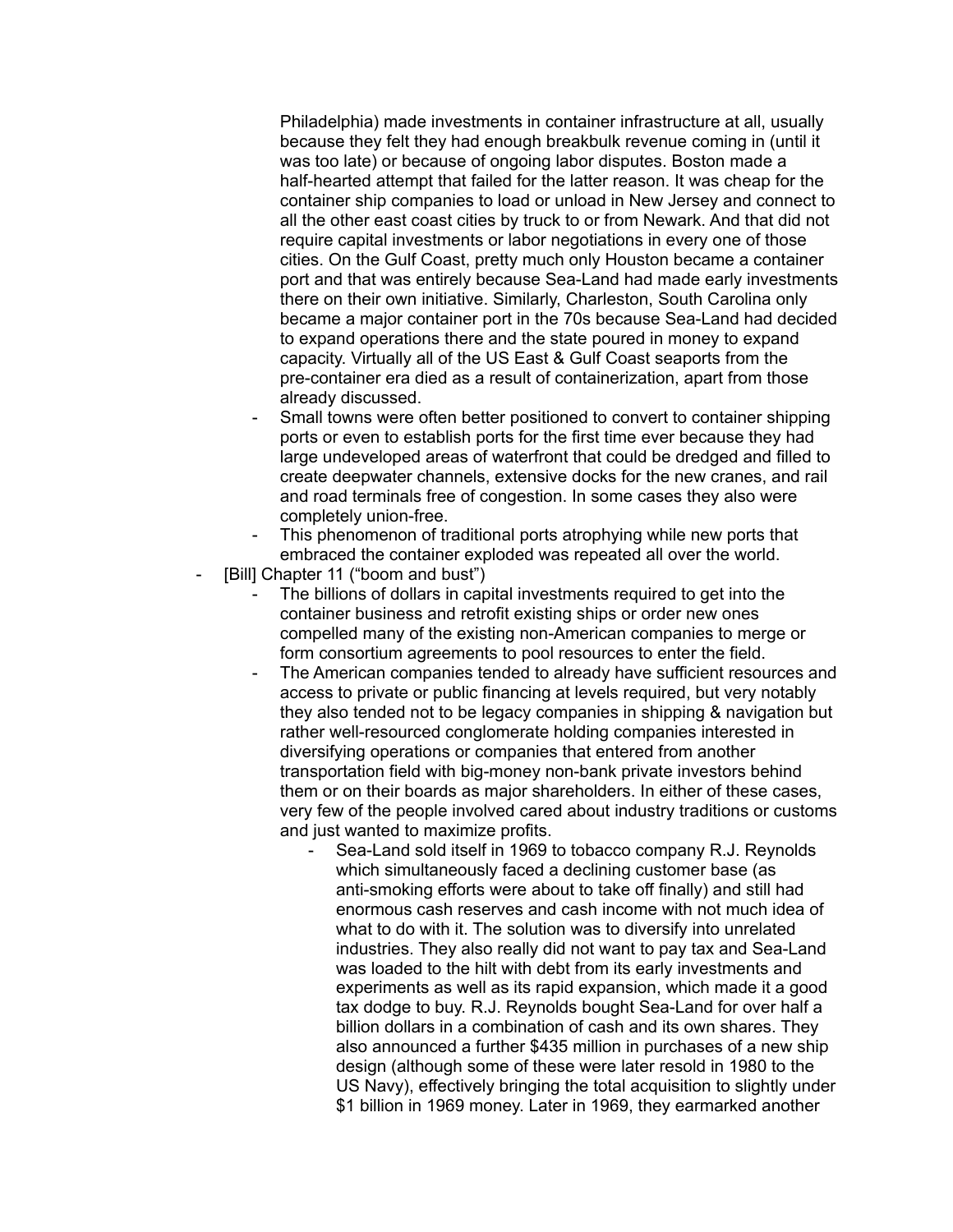\$1.2 billion, albeit spread over a 20-year agreement, to lease the entire fleet of one of Sea-Land's competitors, but federal regulators would not consent. The next year, however, they bought American Independent Oil Company basically for the sole purpose of supplying fuel internally to Sea-Land container ships without the market-rate profit markups. R.J. Reynolds held Sea-Land from 1969 to 1984.

- Japan's government very heavily subsidized Japanese shipyards to build new container ships for Japanese shipping companies. Very little money had to be put down in advance and the financing terms to cover the rest were extremely generous.
- Singapore, Hong Kong, Taiwan, and South Korea built container ports over the course of the late 1960s and early 1970s. (Also Australia, which pivoted suddenly from overwhelmingly extractive or farm exports to a more balanced economy heavily featuring industrial exports.)
- Because there was such a leveraged rush to shift into the container business and such a boom in container ship construction as standardization reached its final stages in the late 1960s, a rate war (with all its accompanying sketchy practices) ensued and it basically played out the same way as the railroad rate wars a century earlier [that](http://arsenalfordemocracy.com/2020/05/12/may-10-2020-the-early-us-oil-industry-part-3-rail-rate-wars-arsenal-for-democracy-ep-307/) we discussed in our Standard Oil [miniseries](http://arsenalfordemocracy.com/2020/05/12/may-10-2020-the-early-us-oil-industry-part-3-rail-rate-wars-arsenal-for-democracy-ep-307/). There was yet another round of mergers and consolidations, as well as the emergence of the Alliance system we will come back to later. The gist of it is cartelization to pool resources to cut costs and division of territory to cut competition.
- Industrial production spiked in 1972 and 1973, creating another high-demand cycle for container shipping, and the 1973 oil crisis, although expensive for container ships and forcing them to slow down to save fuel, gave them a final lethal edge over the much more expensive per unit non-container shipping competition. Unfortunately the government policies around the world to mitigate general consumer price inflation began to damage industrial production levels, so the shipping boom times came to an end as well.
- Soviet container competition emerged in the mid-1970s as well. This is not addressed further.
	- I am wondering what effect if any containerization pressure had on the decline and fall of the Soviet-led Communist Bloc, but this is not really addressed in the book either way. It's interesting to imagine a fully containerized Soviet Union and Warsaw Pact sphere.
- [Bill] Chapter 12 (Bigness)
	- 20 foot containers were being supplanted by 40 foot containers over the course of the 1970s and the push was toward making the ships themselves larger to hold more containers (or the bigger containers)
	- The 70s fuel crisis forced slower speeds after the 60s emphasis on profits through speeding up, but those slower speeds in turn made it possible to design larger ships.
	- The widths of the Panama and Suez canals were still limiting factors on capacity per ship. However, some companies began ordering ships too large to go through those canals which would exclusively serve on dedicated routes across the Atlantic or Pacific or even around South Africa or South America if need be. These gigantic ships also required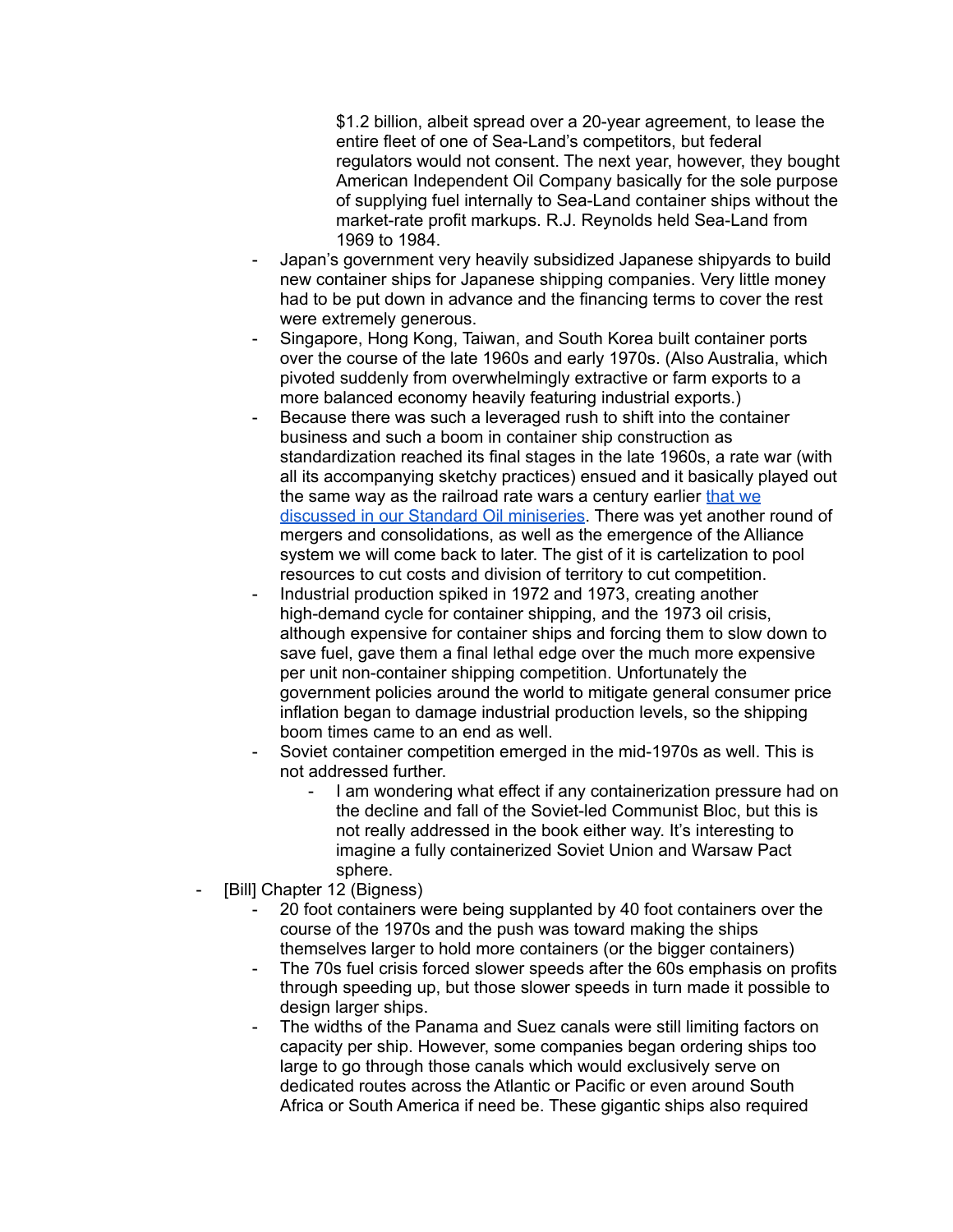even more specialized and massive port and channel infrastructures on both ends, further limiting the route options (and further consolidating port activity to fewer and fewer cities).

- Some ships that are small enough to fit through both canals are used on one-way service around the entire world, continuously carrying cargo but stopping at say five regional hub ports instead of shuttling back and forth between two or three ports. But this has its own logistical challenges and economic problems.
- In the 1980s there was a wave of privatization (or long-term leasing out) of government-owned ports around the world, not only due to neoliberal ideology but also because governments got tired of investing huge amounts of public money in further container port upgrades with marginal benefit or return to the public to keep container ship companies from taking their business to another city. Many of these ports are now owned in part by the container ship companies themselves, much like at the very beginning of the experiments with modern shipping containers.
- [Rachel] Chapter 13 (this chapter covers the rate structures & economics of 70s freight moves by various means)
	- While the early days of containerization saved ship lines money due to the efficiency and reduced idle time, shipping customers saw very little of those savings passed to them. This is because shipping rates were still based on the old breakbulk rates. If a container held mixed freight, each item was charged only slightly less than if it were being transported in a breakbulk ship. Containers filled with a single product received slightly larger discounts, but it was still not great. *At the start of service from Europe to Australia in 1969, for example, a Welsh refrigerator plant could save only 11 percent from breakbulk rates by shipping full containers of its product, and almost nothing by sending small shipments that would travel in mixed containers along with other cargo. Full refrigerated containers of Australian meat went to Britain at a fairly meager 8.65 percent discount from the breakbulk rate.*
	- Further complicating matters were all the costs associated with upgrading ship lines' fleets, as well as the long-term leases for wharves, cranes, and marshaling yards. Transporting empty containers back across trans-oceanic lines was a cost that didn't exist in the breakbulk era, as well as the new cost of computer systems to keep track of containers and prepare loading plans for ships.
	- However, a lack of freight led to lower shipping rates in the early 1970s as ship lines struggled to drum up business to keep their ships filled with enough containers to break even. Then the oil crisis struck, and the previously low freight costs skyrocketed. The second-generation containerships of the 1970s were designed to move fast, and they guzzled fuel; by 1974, fuel prices reached 50% of the total cost of running a ship. The liner shipping conferences responded by raising rates, adding fuel surcharges and currency adjustment surcharges to customers' bills. They repeatedly raised surcharges as fuel costs rose and the dollar fell. Importers and exporters drastically reduced long-distance trade in manufactured goods. Container shipping was no longer the enticing bargain it once seemed.
	- However, the rates set by shipping conferences weren't always what shippers paid. In an echo of the railroad shipping industry of the previous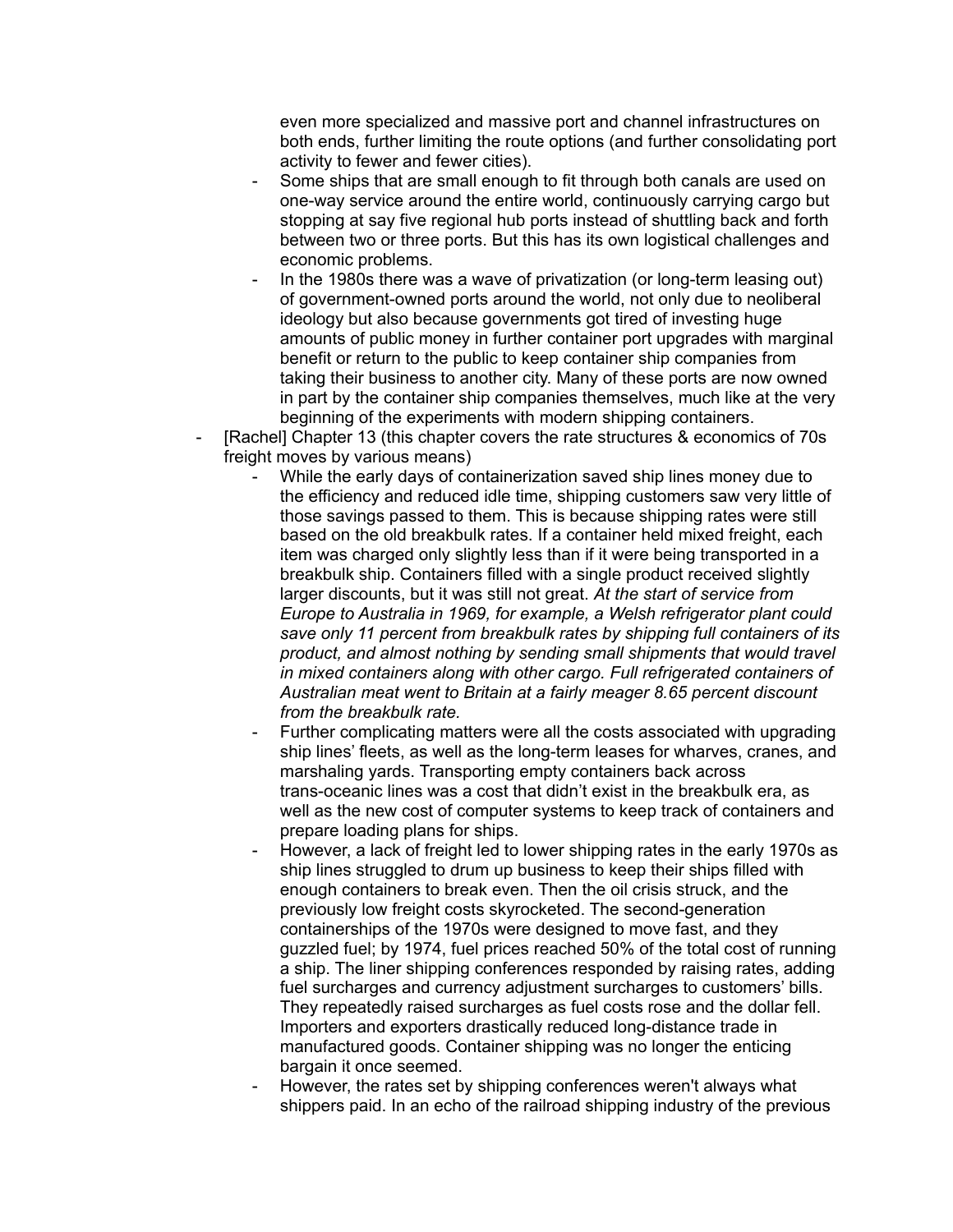century, large shipping customers received under-the-table rebates in return for paying the published rate. This was illegal in the United States, but was still common practice. Sea-Land was fined \$4 million in 1977 for distributing \$19 million in secret payments to customers between 1971 and 1975. Another way shippers saved was by signing "loyalty agreements" promising to use only conference members' ships, getting a 20% discount in return.

- By the late 1970s, shipping customers began to assert their power. They began to join together to oppose rises in freight rates, and they began to use non-conference carriers to transport their product. As shippers' councils began to form and grow, shipping conferences were forced to bargain with them. Shippers also began to shop around for the best deal; prices could vary wildly depending on how shippers described their cargo and how that matched up with freight classification guidelines.
- Independent, non-conference carriers benefitted from lower shipbuilding costs as the demand collapsed in the wake of the oil crisis. Builders slashed prices and traditional ship lines such as Maersk of Denmark and Evergreen Marine of Taiwan could enter the containership market. As non-conference operators, they could offer way lower rates compared to conference operators. This proliferation of independent carriers struck a great blow to shipping conferences.
- Also crucial to making all of this work was the abrupt political embrace in the second half of the 1970s of "deregulation" of transportation rates in sectors like trucking & rail (finally signed into law in 1980 for both). A series of rail bankruptcies drew attention to how rail regulation kept the railroads from adapting to truck competition. In 1975, President Gerald Ford proposed eliminating much of the ICC's authority over interstate trucking. In 1976, Congress started easing regulation of railroads. As a result, shipping costs fell as trucking companies and railroads could set their own rates on just about any commodity. Railroads also finally embraced the container, designing railcars that allowed for transporting double-stacked containers. Trucks and railcars that used to return empty could now get cargo for backhauls. The biggest customers received huge discounts for their high volume of product.
- After winning victories in trucking and rail, shipping customers also won a victory in maritime shipping. The Shipping Act of 1984 allowed them to sign long-term contracts with ship lines. Shippers guaranteed a minimum amount of cargo, and in return they received a low rate and specific terms of service, such as the frequency of ships. These contracts had to be public, so other shippers with similar freight could negotiate the same deal. Also, conferences were still permitted to set rates, but individual members could depart from conference rates whenever they wished, as long as they made those rates public.
- [Bill] Chapter 14 (Just in Time Shipping)
	- Levinson circles back to the point I noted last week in chapter 1, about de-integration of vertically integrated supply chains to start outsourcing part of the production to 3rd party companies. Recall that outsourcing means contracting with an external provider to provide a service or component, whereas offshoring refers to moving factories and operations overseas within the company. Historically, companies had saved money by owning the entire supply chain vertically, which sometimes included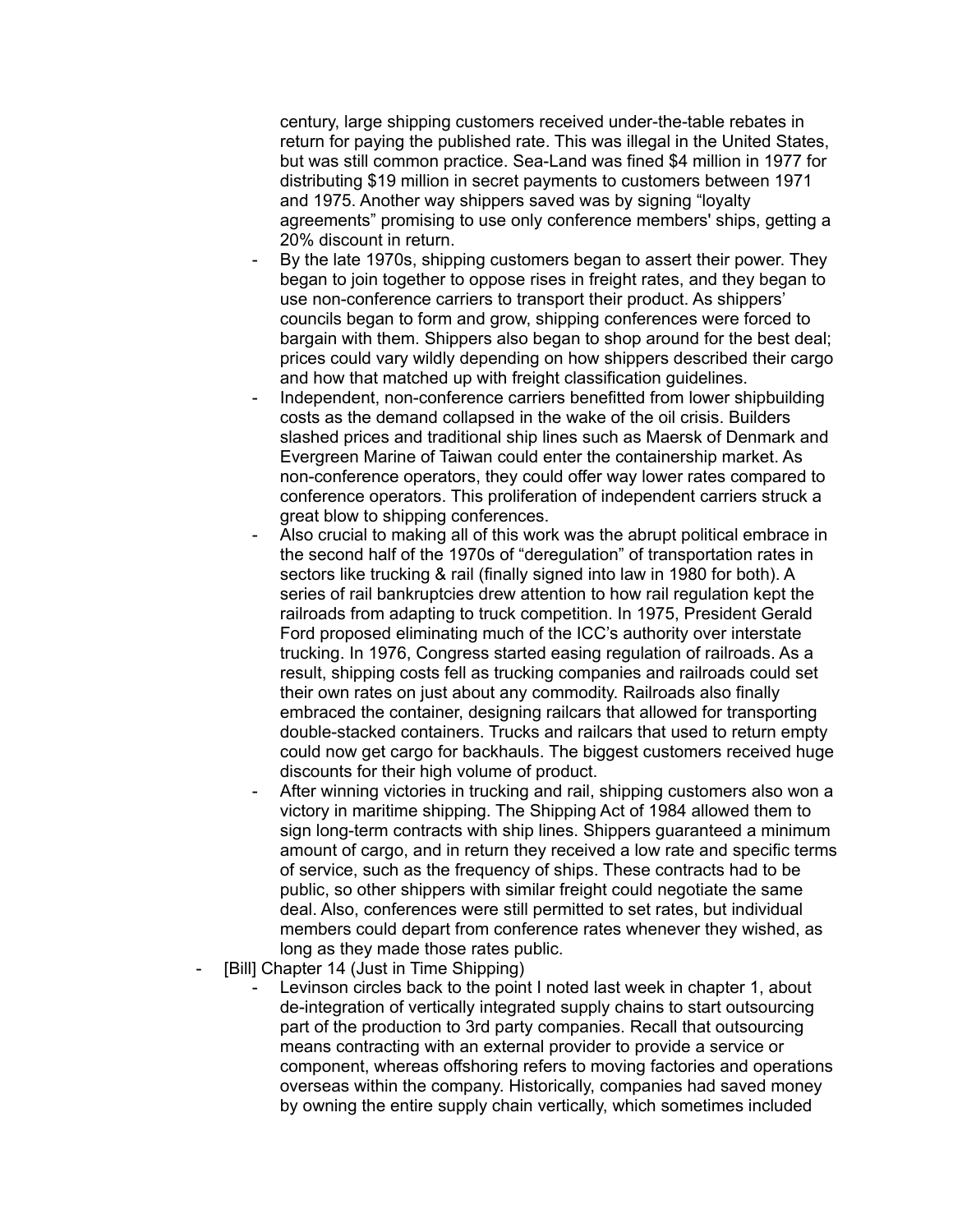offshoring but generally only for commodity production. With containerization, undoing the vertical integration in favor of outsourcing to contract providers actually saved more, although lately we obviously see the enormous vulnerabilities this creates. Nevertheless, this new market for outsourced overseas production allowed companies to become extreme specialists with resulting savings, instead of one company trying to do everything. Levinson makes a case that the biggest differentiation between late 20th century globalization of trade and earlier trans-oceanic trade booms is that instead of ships either carrying raw materials to the developed world or finished goods back to the developing world (both located at starting points of unavoidable necessity) now two-thirds of the goods being shipped were unfinished "intermediate goods" going from one part of a supply chain to the next. (To demonstrate this extreme specialization of production, he uses the example of Barbie dolls, where the molds and plastic dyes are shipped from two countries to one country where dyed plastic is extruded into the molds and the synthetic hair is made in a 4th country and the clothes are sewn in a fifth country, and so on, which means a bunch of international container shipments of unfinished Barbies before the final assembled product is shipped to some place like the US and then fanned out across the country to retailers.)

- Toyota invented the Just In Time shipping strategy. Levinson emphasizes that the real key to this wasn't vertical integration but rather outsourcing supplies and signing long-term contracts to provide the exact, precision-made components on time every time (neither early nor late) in small batches as needed for Toyota's assembly lines. The external suppliers need to become extremely good at their work and their shipping schedules because they're only producing in small batches so there is not much financial padding to make mistakes or be sloppy (and the contracts reflected that with severe penalties). Toyota brought the JIT supply chain model to the United States directly after reaching a partnership with GM in California in 1984 to produce on-shore. About 40% of US Fortune 500 companies were copying the model by 1987, at least for part of their businesses.
- Retailers began ordering low-cost designs (especially fast fashion) once they realized they could work directly with developing nation suppliers to order and assemble specific components as needed without shopping via whatever a middle-man wholesaler had available. Again, the small-batch model works very well for one-off products.
- Obviously, as I noted before, there are severe vulnerabilities to the JIT supply chain model. Any disruptions like 9/11 or the pandemic or the Suez Canal's Ever-Given blockage can grind the entire enterprise to a halt with US factories shutting down literally over a night or two because they have no parts to feed into the assembly line.
- Other savings from containerization and Just-in-Time shipping: Reducing stagnant inventory not only saves the warehouse expenses but also reduces the amount of time between paying a producer for a product and receiving end customer money for it, which streamlines corporate finances for the retailer. Both of these things mean the retailers also spend much less on debt financing payments, as well, to the tune of many tens or hundreds of billions collectively.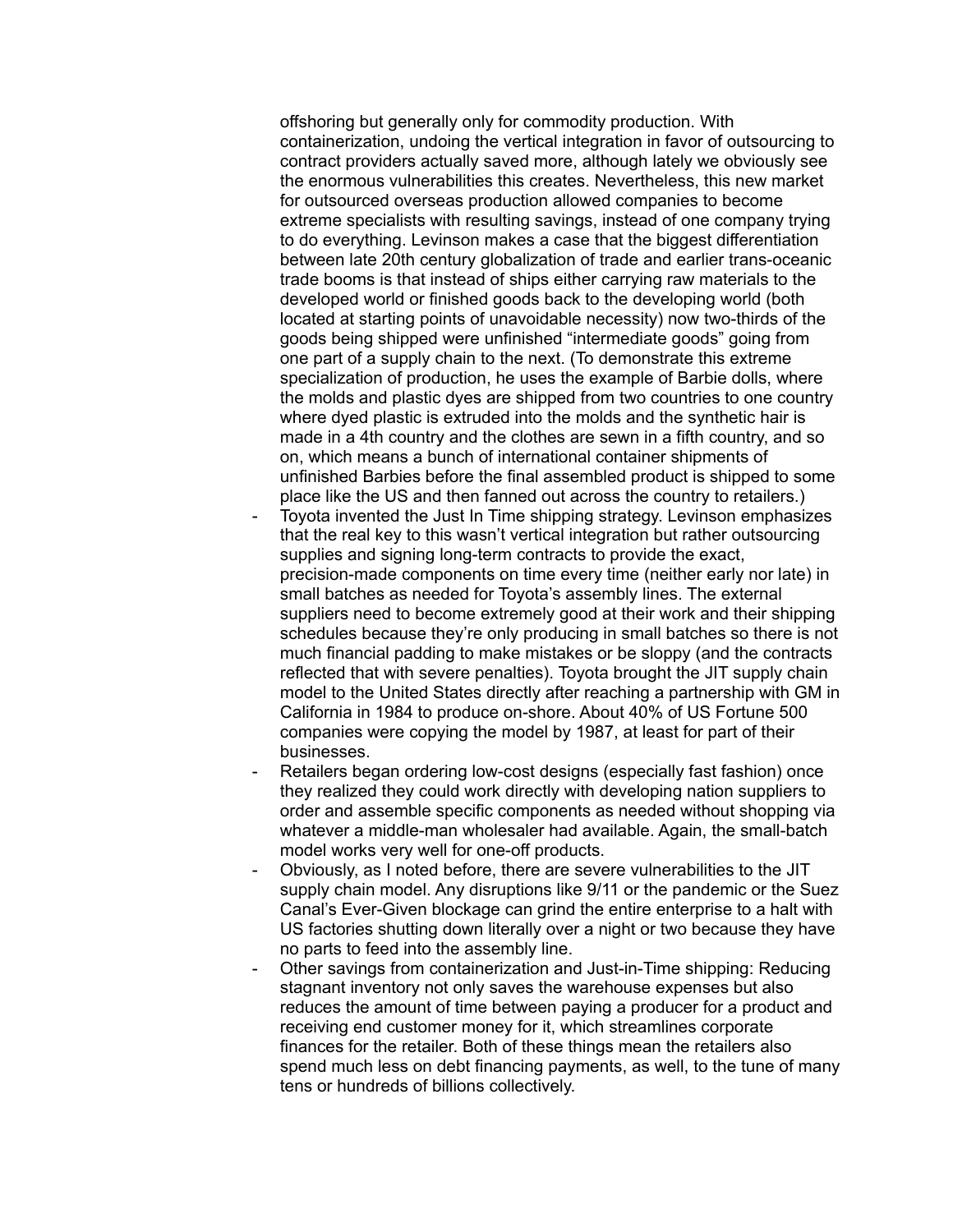- Levinson estimates that nonfarm inventories in the US in 2004 were \$1 trillion less than they would have been under the model used until the mid-1980s when Just in Time started being implemented.
- Another weird feature of containerization: The shipping costs do not scale up directly or exponentially with increases in distance. There is sort of a basic baseline cost to ship overseas and then after that additional distances are sort of marginal increases to the cost, which means that doubling the distance might raise the shipping cost by less than one-fifth, which could easily be offset by some cost advantage in the location twice as far away.
- Costs to or reorganization of private sector domestic jobs: Assembly Factories from the American interior, or anywhere even on the coast that did not quickly build container ports, tended to die off fastest in the 70s and 80s, not necessarily in favor of offshoring but in favor of locating them near big container ports so they could take maximum advantage of Just in Time shipping of incoming intermediate components.
- Further costs to the public: Some American and European cities spent billions on new or upgraded container ports to make sure they stayed relevant, while other cities wasted vast sums of money on non-container port upgrades just as containerization was becoming a massive phenomenon. Major container ports also tended to eclipse even minor ports with container capabilities because any difference in dwell times at all added significant costs relative to the nearly negligible shipping costs at the giant ports.
- International inequalities of the container era:
	- Not everyone got containerized, even into the modern era: African countries generally did not build container ports at all (and I would add have very little interior transportation infrastructure to support internal delivery of containers), so they have not experienced the boom in manufacturing that Asian nations with big container ports did, even though African countries obviously also have low labor costs and lax regulation.
	- Landlocked countries have been hit quite hard by containerization, for obvious reasons.
	- Seaports don't just need the technological and spatial or depth capabilities to handle container traffic, but they also need to maximize the goods being shipped in both directions. The ideal scenario is to be able to load and unload a ship simultaneously with goods. Places that are significantly net importers by volume of containers are annoying to shippers because they have to send back empty containers in the outbound direction. The companies compensate for this by charging more for the imports, which means that the cost of living goes up for those populations near that port with not much to export.
- Phased development: The first wave of container ports before the 1990s around the world tended to be retrofits or upgrades of existing ports. The second wave of container ports in the late 90s and early 2000s tended to be privately financed from scratch, sometimes with government assistance or incentives, specifically to become a huge hub for container traffic. The bigger the port and the more infrastructure it has, the more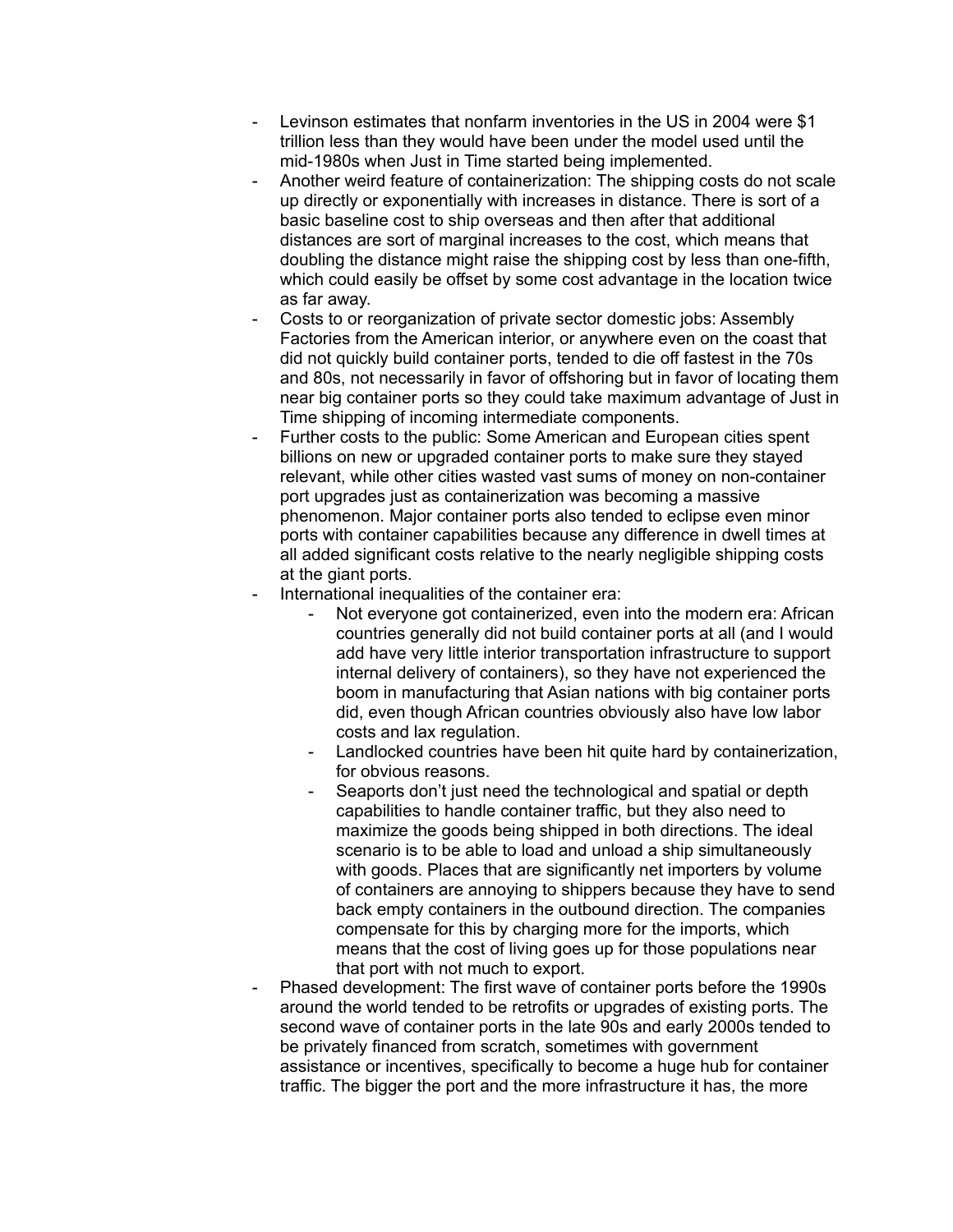traffic it attracts because it can handle cargo loading and unloading at higher and faster volumes, reducing costs per unit and dwell times.

- Legacy of a hard-to-forecast transformation: Levinson argues that almost everyone, even those in favor of containerization, completely underestimated how much it would transform and reorganize the entire world economy and all kinds of local economies across the world. Even the ship lines initially thought it was just a marginal improvement that would shave off some time and money at existing ports by speeding things up and automating away some unionized longshoreman jobs. The railroad and trucking companies mostly tried to ignore the potential transformation for many years, not bothering to invest in intermodal cargo handling infrastructure and not really grasping how much money it could make them. Even the hostile labor unions at the ports wildly miscalculated just how many jobs would be lost to port automation. Economists in the 1950s and 1960s completely failed to anticipate long-distance shipping and supply-chain reorganizations, even as containers were being first developed, because it was simply seen as a marginal innovation on existing shipping practices.
- The oceanic container ship companies themselves struggled for nearly two decades to figure out how to standardize the equipment and ship designs, as we talked about last week, and they incorrectly often didn't think super long distance routes would be very profitable or attractive to companies that did not initially have much reason to send cargo in either direction over those routes. Some of the early container ship companies went bust because they were either slightly too early or slightly uncompetitive to their peers and there was a declining interest in corporate loyalty to a particular shipping line if someone else could deliver faster and/or cheaper. In fact, Levinson points out that some of the eventual titans of the container shipping industry – like Evergreen, Mediterranean, or Maersk – basically did not form until the late 1960s or early 1970s, which gave them the financial advantage of joining a more developed industry without having to waste money on non-standard equipment or other capital investments to get the industry up and running, a problem Rachel covered in part 1. (Case in point, Maersk is now the parent company of [Sea-Land](https://en.wikipedia.org/wiki/SeaLand#History) which is the pioneer company that began developing the modern container shipping system in 1956 and which won the pivotal Vietnam War shipping contracts that unleashed the industry fully.)
	- As a side note, I looked up more recent stats on Wikipedia, and apparently, as of 2015, 16 of the ship lines controlled 95% of the global traffic by volume, and they are themselves united into three international cartels called "Alliances" where they work out "vessel sharing agreements, co-operative agreements, and slot-exchanges" that sort of just barely skirt certain countries' antitrust and anti-collusion laws. I think this was reduced to an even smaller number of nominally separate companies since 2015, as well.

[https://en.wikipedia.org/wiki/Container\\_ship#Shipping\\_industry\\_alli](https://en.wikipedia.org/wiki/Container_ship#Shipping_industry_alliances) [ances](https://en.wikipedia.org/wiki/Container_ship#Shipping_industry_alliances)

[https://www.joc.com/maritime-news/container-lines/ocean-three/sh](https://www.joc.com/maritime-news/container-lines/ocean-three/shippers-regulators-will-be-watching-closely-alliances-launch-services_20150107.html)